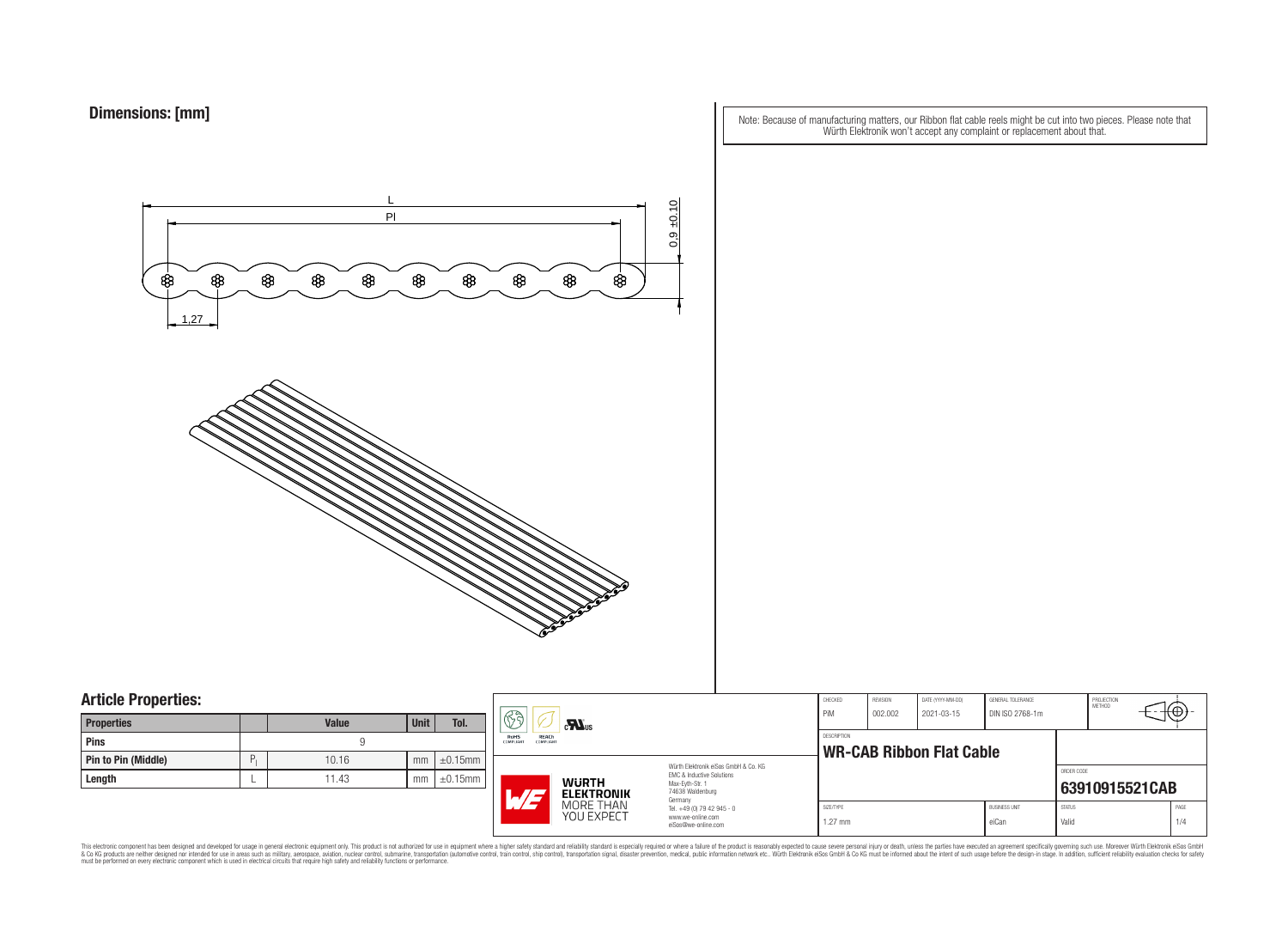## **Kind Properties:**

| <b>Properties</b> | <b>Value</b>                     | $11 - 14$<br>vm |
|-------------------|----------------------------------|-----------------|
| <b>Pitch</b>      | $\sim$<br>$\cdot$ $\sim$ $\cdot$ | mm              |

## **Material Properties:**

| <b>Insulator Material</b> | <b>PVC</b>                             |
|---------------------------|----------------------------------------|
| <b>Insulator Color</b>    | Grey with Red Marking on 1st Conductor |
| <b>Conductor Material</b> | Copper                                 |
| <b>Conductor Plating</b>  | Tin                                    |

## **General Information:**

| <b>Operating Temperature</b> | $-25$ up to $+105$ °C |
|------------------------------|-----------------------|
| <b>I Flame Test</b>          | WV-1 IEC 332-1        |
| Style                        | <b>UL 2651</b>        |

## **Electrical Properties:**

| <b>Properties</b>            |           | <b>Test conditions</b> | <b>Value</b> | <b>Unit</b>    | Tol. |
|------------------------------|-----------|------------------------|--------------|----------------|------|
| <b>Rated Current</b>         | ΙR        |                        |              | А              | max. |
| <b>Rated Voltage</b>         | $V_R$     |                        | 300          | V (RMS)        |      |
| <b>Withstanding Voltage</b>  |           | min                    | 2000         | $V$ (AC)       | min. |
| <b>Insulation Resistance</b> | $R_{ISO}$ | Kilometer              | 100          | M <sub>2</sub> | min. |
| <b>Signal Delay</b>          |           | Meter                  | 4.65         | ns             |      |
| <b>Conductor Resistance</b>  | R         | Kilometer              | 237          | Ω              | max. |
| <b>Unbalanded Capacity</b>   |           | 1 Meter                | 56           | pF             |      |
| <b>Unbalanced Impedance</b>  |           |                        | 105          | Ω              |      |
| <b>Unbalanced Inductance</b> |           | Meter                  | 1.45         | μH             |      |

## **Wire Properties:**

| <b>Properties</b>                  | Value       | <b>Unit</b> |
|------------------------------------|-------------|-------------|
| <b>Stranded Wire Section (AWG)</b> | (AWG)<br>חר |             |

# **Wire Properties:**

| <b>Properties</b>                     | <b>Value</b>               | <b>Unit</b> |  |  |
|---------------------------------------|----------------------------|-------------|--|--|
| <b>Stranded Wire Section (Metric)</b> | $0.089$ (mm <sup>2</sup> ) |             |  |  |
| <b>Number of Strands</b>              |                            |             |  |  |
| Diameter of single Strand             | 0.13                       | mm          |  |  |

## **Certification:**

| <b>RoHS Approval</b>  | Compliant [2011/65/EU&2015/863]                                                           |
|-----------------------|-------------------------------------------------------------------------------------------|
| <b>REACh Approval</b> | Conform or declared [(EC)1907/2006]                                                       |
| cULus Approval        | E328849                                                                                   |
|                       | UR AWM 2651 VW-1 105°C 300V 28 AWG WUERTH ELEKTRONIK 298 cUR AWM I A/B 105°C 300V FT1 FT2 |

## **Packaging Properties:**

| - - - - -<br><br>ישיוע<br>.<br>-- | Bag |
|-----------------------------------|-----|
| <b>Unit</b><br>Packaging          |     |

1 piece  $= 1$  Meter of cable

| 63                                                  | $c$ <b>N</b> <sub>us</sub> |                                                                                                                     | CHECKED<br>PiM                  | REVISION<br>002.002 | DATE (YYYY-MM-DD)<br>2021-03-15 | GENERAL TOLERANCE<br>DIN ISO 2768-1m |                        | PROJECTION<br><b>METHOD</b> | ιΨ          |
|-----------------------------------------------------|----------------------------|---------------------------------------------------------------------------------------------------------------------|---------------------------------|---------------------|---------------------------------|--------------------------------------|------------------------|-----------------------------|-------------|
| RoHS<br>REACh<br>COMPLIANT<br><b>COMPLIANT</b>      |                            | DESCRIPTION                                                                                                         | <b>WR-CAB Ribbon Flat Cable</b> |                     |                                 |                                      |                        |                             |             |
| <b>WURTH</b><br>$\overline{M}$<br><b>ELEKTRONIK</b> |                            | Würth Flektronik eiSos GmbH & Co. KG<br>EMC & Inductive Solutions<br>Max-Evth-Str. 1<br>74638 Waldenburg<br>Germany |                                 |                     |                                 |                                      | ORDER CODE             | 63910915521CAB              |             |
| MORE THAN<br>YOU EXPECT                             |                            | Tel. +49 (0) 79 42 945 - 0<br>www.we-online.com<br>eiSos@we-online.com                                              | SIZE/TYPE<br>$1.27$ mm          |                     |                                 | <b>BUSINESS UNIT</b><br>eiCan        | <b>STATUS</b><br>Valid |                             | PAGE<br>2/4 |

This electronic component has been designed and developed for usage in general electronic equipment only. This product is not authorized for subserved requipment where a higher selection equipment where a higher selection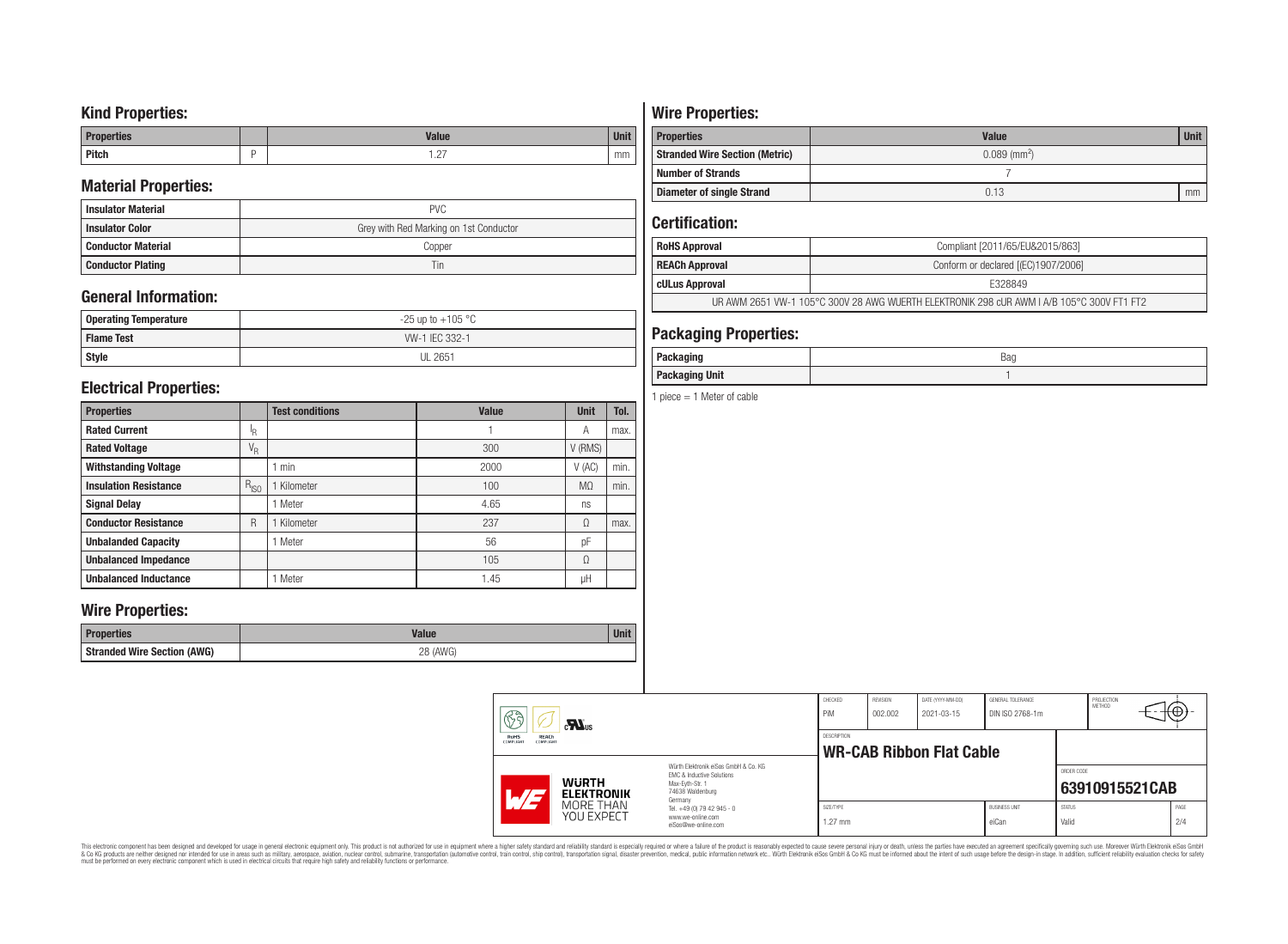## **Cautions and Warnings:**

### **The following conditions apply to all goods within the product series of the Connectors of Würth Elektronik eiSos GmbH & Co. KG:**

#### **General:**

- This mechanical component is designed and manufactured for use in general electronic equipment.
- Würth Elektronik must be asked for written approval (following the PPAP procedure) before incorporating the components into any equipment in fields such as military, aerospace, aviation, nuclear control, submarine, transportation (automotive control, train control, ship control), transportation signal, disaster prevention, medical, public information network, etc. where higher safety and reliability are especially required and/or if there is the possibility of direct damage or human injury.
- Mechanical components that will be used in safety-critical or high-reliability applications, should be pre-evaluated by the customer.
- The mechanical component is designed and manufactured to be used within the datasheet specified values. If the usage and operation conditions specified in the datasheet are not met, the component may be damaged or dissolved.
- Do not drop or impact the components, the component may be damaged.
- Prevent any damage or scratches on the component, especially on the actuator.
- Direct mechanical impact to the product shall be prevented (e.g overlapping of the PCB's).
- Würth Elektronik products are qualified according to international standards, which are listed in each product reliability report. Würth Elektronik does not warrant any customer qualified product characteristics beyond Würth Elektroniks' specifications, for its validity and sustainability over time.
- The responsibility for the applicability of the customer specific products and use in a particular customer design is always within the authority of the customer. All technical specifications for standard products do also apply to customer specific products.
- The mechanical component is designed to be used along with Würth Elektronik counterparts and tools. Würth Elektronik cannot ensure the reliability of these components while being used with other products.

#### **Product Specific:**

#### **Soldering:**

- The solder profile must comply with the technical product specifications. All other profiles will void the warranty.
- All other soldering methods are at the customers' own risk.

#### **Cleaning and Washing:**

- Washing agents used during the production to clean the customer application might damage or change the characteristics of the component, body, pins and termination. Washing agents may have a negative effect on the long-term functionality of the product.
- Using a brush during the cleaning process may deform function relevant areas. Therefore, we do not recommend using a brush during the PCB cleaning process.

#### **Potting and Coating:**

• If the product is potted in the customer application, the potting material might shrink or expand during and after hardening. Shrinking could lead to an incomplete seal, allowing contaminants into the components. Expansion could damage the components. We recommend a manual inspection after potting or coating to avoid these effects.

#### **Storage Conditions:**

- A storage of Würth Elektronik products for longer than 12 months is not recommended. Within other effects, the terminals may suffer degradation, resulting in bad solderability. Therefore, all products shall be used within the period of 12 months based on the day of shipment.
- Do not expose the components to direct sunlight.
- The storage conditions in the original packaging are defined according to DIN EN 61760-2.
- The storage conditions stated in the original packaging apply to the storage time and not to the transportation time of the components.

#### **Packaging:**

• The packaging specifications apply only to purchase orders comprising whole packaging units. If the ordered quantity exceeds or is lower than the specified packaging unit, packaging in accordance with the packaging specifications cannot be ensured.

#### **Handling:**

- Do not repeatedly operate the component with excessive force. It may damage or deform the component resulting in malfunction.
- In the case a product requires particular handling precautions, in addition to the general recommendations mentioned here before, these will appear on the product datasheet
- The temperature rise of the component must be taken into consideration. The operating temperature is comprised of ambient temperature and temperature rise of the component.The operating temperature of the component shall not exceed the maximum temperature specified.

These cautions and warnings comply with the state of the scientific and technical knowledge and are believed to be accurate and reliable. However, no responsibility is assumed for inaccuracies or incompleteness.

| 63<br>$\mathbf{M}_{\text{us}}$<br><b>RoHS</b><br><b>REACh</b><br><b>COMPLIANT</b><br>COMPLIANT |                                                                                                                                               | CHECKED<br>PiM                                                                    | <b>REVISION</b><br>002.002 | DATE (YYYY-MM-DD)<br>2021-03-15 | GENERAL TOLERANCE<br>DIN ISO 2768-1m |                               | PROJECTION<br><b>METHOD</b> | €⊕∶            |             |  |
|------------------------------------------------------------------------------------------------|-----------------------------------------------------------------------------------------------------------------------------------------------|-----------------------------------------------------------------------------------|----------------------------|---------------------------------|--------------------------------------|-------------------------------|-----------------------------|----------------|-------------|--|
|                                                                                                |                                                                                                                                               | <b>DESCRIPTION</b><br><b>WR-CAB Ribbon Flat Cable</b>                             |                            |                                 |                                      |                               |                             |                |             |  |
| AT                                                                                             | Würth Flektronik eiSos GmbH & Co. KG<br>EMC & Inductive Solutions<br><b>WURTH</b><br>Max-Evth-Str. 1<br>74638 Waldenburg<br><b>ELEKTRONIK</b> |                                                                                   |                            |                                 |                                      |                               | ORDER CODE                  | 63910915521CAB |             |  |
| MORE THAN<br><b>YOU EXPECT</b>                                                                 |                                                                                                                                               | Germany<br>Tel. +49 (0) 79 42 945 - 0<br>www.we-online.com<br>eiSos@we-online.com |                            |                                 |                                      | <b>BUSINESS UNIT</b><br>eiCan | <b>STATUS</b><br>Valid      |                | PAGE<br>3/4 |  |

This electronic component has been designed and developed for usage in general electronic equipment only. This product is not authorized for use in equipment where a higher safety standard and reliability standard si espec & Ook product a label and the membed of the seasuch as marked and as which such a membed and the such assume that income in the seasuch and the simulation and the such assume that include to the such a membed and the such